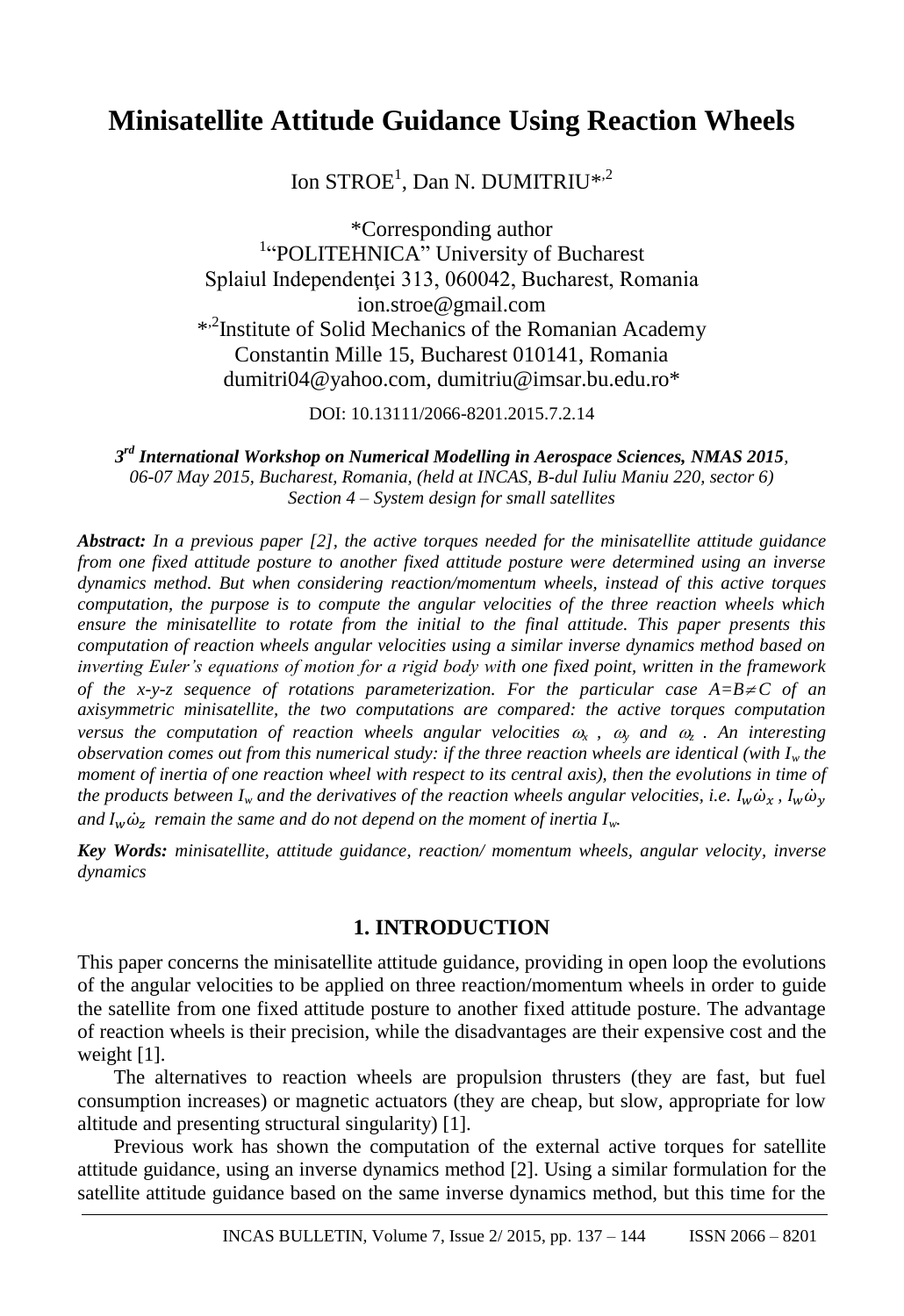case where reaction wheels are considered instead of directly applying external torques, this paper shows how to compute the angular velocities of the three reaction wheels which ensure the minisatellite to rotate from the initial to the final attitude.

The parameterization using the *x-y-z sequence of rotations*, called also Tait-Bryan angles or Cardan angles, is considered here for satellite/rigid body attitude dynamics formulation [2]-[5].

Thus,  $\varphi_1$ ,  $\varphi_2$  and  $\varphi_3$  are the angles of the *x*-y-*z* sequence of right hand positive rotations, used to parameterize the orientation/attitude of the reference frame ( $0 \equiv G, \overrightarrow{x_1}, \overrightarrow{y_1}, \overrightarrow{z_1}$ ) attached to the rigid body with respect to the inertial reference frame  $(0, \overrightarrow{x_0}, \overrightarrow{y_0}, \overrightarrow{z_0})$ . For a satellite in orbit around the Earth, the so-called Local Vertical Local Horizon (LVLH) reference frame can be used as inertial reference frame [6]: the LVLH origin is located on the reference orbit, with its *z*-axis pointing in the nadir direction, its *y*-axis being normal to the orbital plane, opposite the angular momentum vector of the reference orbit and the *x*-axis completing the right-hand orthogonal frame.

The *x-y-z sequence of rotations* is considered as follows:  $\varphi_1$  corresponds to a first rotation around *x* axis, the pitch angle  $\varphi_2$  corresponds to a second *y*-axis elementary rotation, finally the roll angle  $\varphi_3$  corresponds to a third *z*-axis elementary rotation. The singularity ("gimbal lock") associated to the considered *x*-*y*-*z* sequence of rotations is encountered for  $\beta = \pm \frac{\pi}{2}$  $\frac{\pi}{2}$ , it will be avoided in our numerical example; this singularity can be easily solved by alternate orientation representation in the proximity of singularities or by using a parameterization without singularities such as the  $3\times3$  full rotation matrix representation of a 3D rotation.

## **2. DYNAMICS FORMULATION FOR THE SATELLITE ATTITUDE GUIDANCE, WHEN DIRECTLY APPLYING ACTIVE EXTERNAL TORQUES**

Satellite attitude dynamics/guidance is the classical problem of a rigid body with one fixed point. Thus, the satellite can be considered as a rigid body rotating about its center of mass, with  $A = J_{xx}$ ,  $B = J_{yy}$  and  $C = J_{zz}$  the principal moments of inertia of the satellite with respect to the body-attached reference frame ( $0 \equiv G$ ,  $\vec{x_1}$ ,  $\vec{y_1}$ ,  $\vec{z_1}$ ), placed in  $0 \equiv G$  (center of mass). Denoting as usual by  $\omega_x$ ,  $\omega_y$  and  $\omega_z$  the components of the satellite/rigid body angular velocity vector in the body-attached reference frame ( $0 \equiv G, \overrightarrow{x_1}, \overrightarrow{y_1}, \overrightarrow{z_1}$ ), for the considered *x-y-z sequence of rotations* parameterization their expression is [2]-[4]:

$$
\begin{cases}\n\omega_x = \dot{\varphi}_1 \cos \varphi_2 \cos \varphi_3 + \dot{\varphi}_2 \sin \varphi_3 \\
\omega_y = -\dot{\varphi}_1 \cos \varphi_2 \sin \varphi_3 + \dot{\varphi}_2 \cos \varphi_3 \\
\omega_z = \dot{\varphi}_1 \sin \varphi_2 + \dot{\varphi}_3\n\end{cases}
$$
\n(1)

When directly applying active external torques, i.e., when the external torques are punctually applied following  $\vec{x_1}$ ,  $\vec{y_1}$ ,  $\vec{z_1}$  axes, the dynamics of a satellite is expressed in the body-attached reference frame ( $0 \equiv G$ ,  $\vec{x_1}$ ,  $\vec{y_1}$ ,  $\vec{z_1}$ ) using the following Euler's equations of motion [2]-[6]:

$$
\begin{cases}\nA\dot{\omega}_x - (B - C)\omega_y \omega_z = M_x^{\text{act}} + M_x^{\text{pert}} \\
B\dot{\omega}_y - (C - A)\omega_z \omega_x = M_y^{\text{act}} + M_y^{\text{pert}} \\
C\dot{\omega}_z - (A - B)\omega_x \omega_y = M_z^{\text{act}} + M_z^{\text{pert}}\n\end{cases} \tag{2}
$$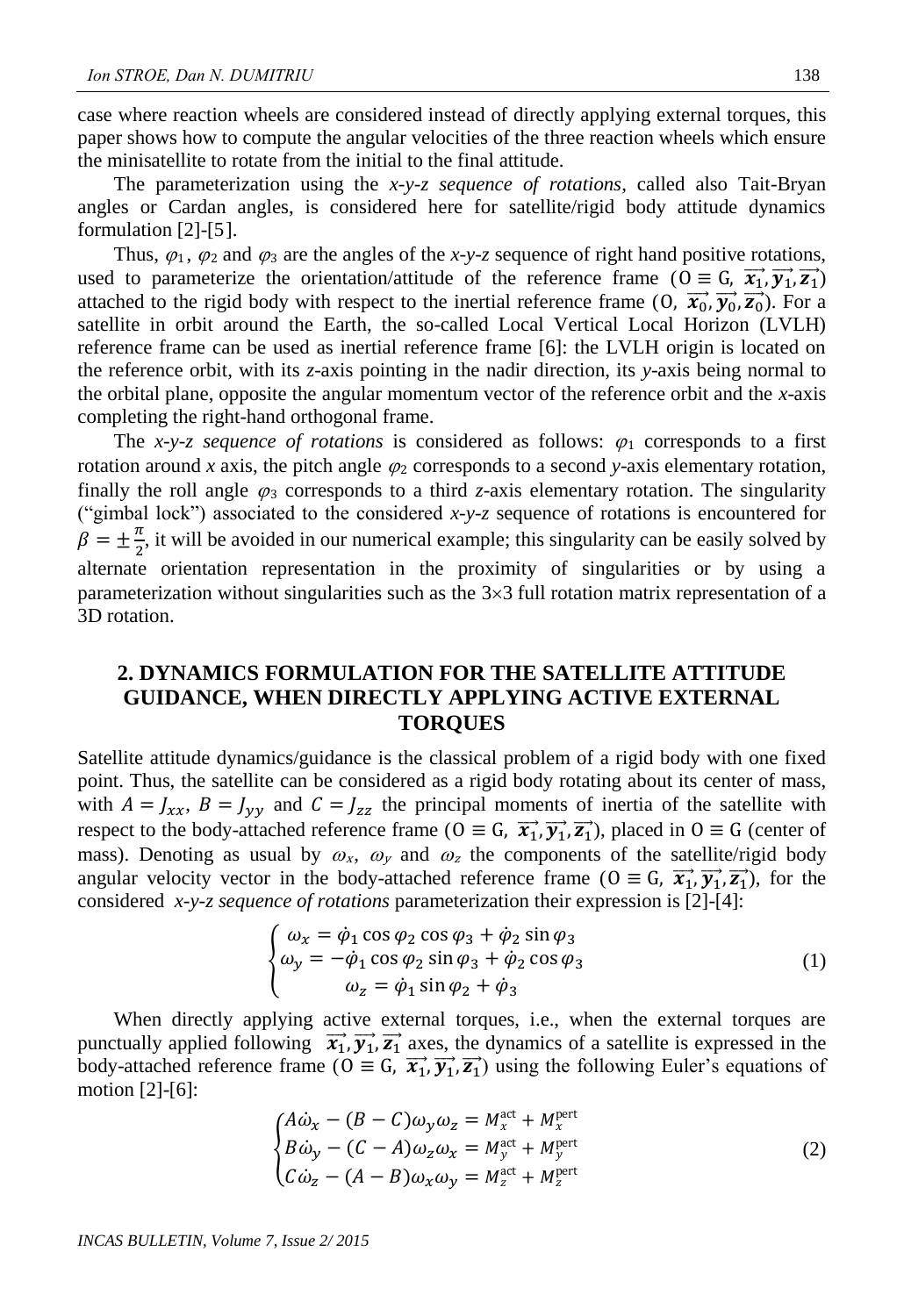where  $(M_x^{\text{act}}, M_y^{\text{act}}, M_z^{\text{act}})$  is the active external torque vector and  $(M_x^{\text{pert}}, M_y^{\text{pert}}, M_z^{\text{pert}})$  the undesired perturbations torque vector (including perturbations such as solar radiation pressure, micrometeoroids, atmospheric drag, higher order of Earth gravity field, depending of the orbit). Both torque vectors are expressed in the body-attached reference frame  $(0 \equiv G, \overrightarrow{x_1}, \overrightarrow{y_1}, \overrightarrow{z_1}).$ 

### **3. DYNAMICS FORMULATION FOR THE SATELLITE ATTITUDE GUIDANCE, WHEN USING REACTION WHEELS**

Instead of directly/punctually applying active external torques, let us consider that the satellite is actuated on its  $\vec{x}_1, \vec{y}_1, \vec{z}_1$  axes by using three identical reaction wheels. Let us denote by  $I_{w_1}$  the moment of inertia of the reaction wheel actuating  $\vec{x_1}$  axis with respect to this  $\vec{x_1}$  axis, while the moments of inertia  $J_{w_1,y}$  and  $J_{w_1,z}$  of the same reaction wheel with respect to  $\overrightarrow{y_1}$  and  $\overrightarrow{z_1}$  will be considered as already included in B and C, respectively.

Similarly,  $I_{w_2}$  denotes the moment of inertia of the reaction wheel actuating  $\vec{y_1}$  axis with respect to this  $\vec{y}_1$  axis, while the moments of inertia  $J_{w_2,x}$  and  $J_{w_2,z}$  of the same reaction wheel with respect to  $\vec{x_1}$  and  $\vec{z_1}$  will be considered as already included in A and C, while  $I_{w_3}$ denotes the moment of inertia of the reaction wheel actuating  $\vec{z}_1$  axis with respect to this  $\vec{z}_1$ axis, while the moments of inertia  $J_{w_3,x}$  and  $J_{w_3,y}$  of the same reaction wheel with respect to  $\vec{x_1}$  and  $\vec{y_1}$  will be considered as already included in A and B. More precisely, we will have:

$$
A = J_{xx} + J_{w_2,x} + J_{w_3,x}, B = J_{yy} + J_{w_1,y} + J_{w_3,y} \text{ and } C = J_{zz} + J_{w_1,z} + J_{w_2,z}.
$$

For this case of using reaction wheels, instead of directly/punctually applying active external torques, the Euler's equations of motion take the following form [7], different compared with (2):

$$
\begin{cases}\n(A+I_{w_1})\dot{\omega}_x - \left[ (B+I_{w_2}) - (C+I_{w_3}) \right] \omega_y \omega_z + (I_{w_3} \omega_{w_3} \omega_y - I_{w_2} \omega_{w_2} \omega_z) = -I_{w_1} \dot{\omega}_{w_1} + M_x^{\text{pert}} \\
(B+I_{w_2})\dot{\omega}_y - \left[ (C+I_{w_3}) - (A+I_{w_1}) \right] \omega_z \omega_x + (I_{w_1} \omega_{w_1} \omega_z - I_{w_3} \omega_{w_3} \omega_x) = -I_{w_2} \dot{\omega}_{w_2} + M_y^{\text{pert}} \\
(C+I_{w_3})\dot{\omega}_z - \left[ (A+I_{w_1}) - (B+I_{w_2}) \right] \omega_x \omega_y + (I_{w_2} \omega_{w_2} \omega_x - I_{w_1} \omega_{w_1} \omega_y) = -I_{w_3} \dot{\omega}_{w_3} + M_z^{\text{pert}}\n\end{cases} (3)
$$

So, in this case of using reaction wheels, we have considered that no active external torque was directly/punctually applied as in (2), i.e.  $M_x^{\text{act}} = M_y^{\text{act}} = M_z^{\text{act}} = 0$ .

But the angular velocities  $\omega_{w_1}$ ,  $\omega_{w_2}$  and  $\omega_{w_3}$  of the three reaction wheels have been considered instead in (3), of course expressed with respect to the body-attached reference frame ( $0 \equiv G, \overrightarrow{x_1}, \overrightarrow{y_1}, \overrightarrow{z_1}$ ).

Obviously,  $\omega_{w_1}$  is oriented following  $\vec{x_1}$  axis,  $\omega_{w_2}$  following  $\vec{y_1}$  axis and  $\omega_{w_3}$  is oriented following  $\overrightarrow{z_1}$  axis.

## **4. INVERSE DYNAMICS METHOD FOR COMPUTING THE ANGULAR VELOCITIES OF THE THREE REACTION WHEELS USED FOR ACTUATION**

Let us consider the following attitude guidance maneuver: from its fixed initial attitude posture (given by  $\varphi_1(0)$ ,  $\varphi_2(0)$  and  $\varphi_3(0)$ , with null initial angular velocities  $\dot{\varphi}_1(0)$  =  $\dot{\varphi}_2(0) = \dot{\varphi}_3(0) = 0$ , the satellite must rotate to another fixed final attitude posture (given by  $\varphi_1(t_f)$ ,  $\varphi_2(t_f)$ ,  $\varphi_3(t_f)$ , also with null final angular velocities  $\dot{\varphi}_1(t_f) = \dot{\varphi}_2(t_f) = \dot{\varphi}_3(t_f)$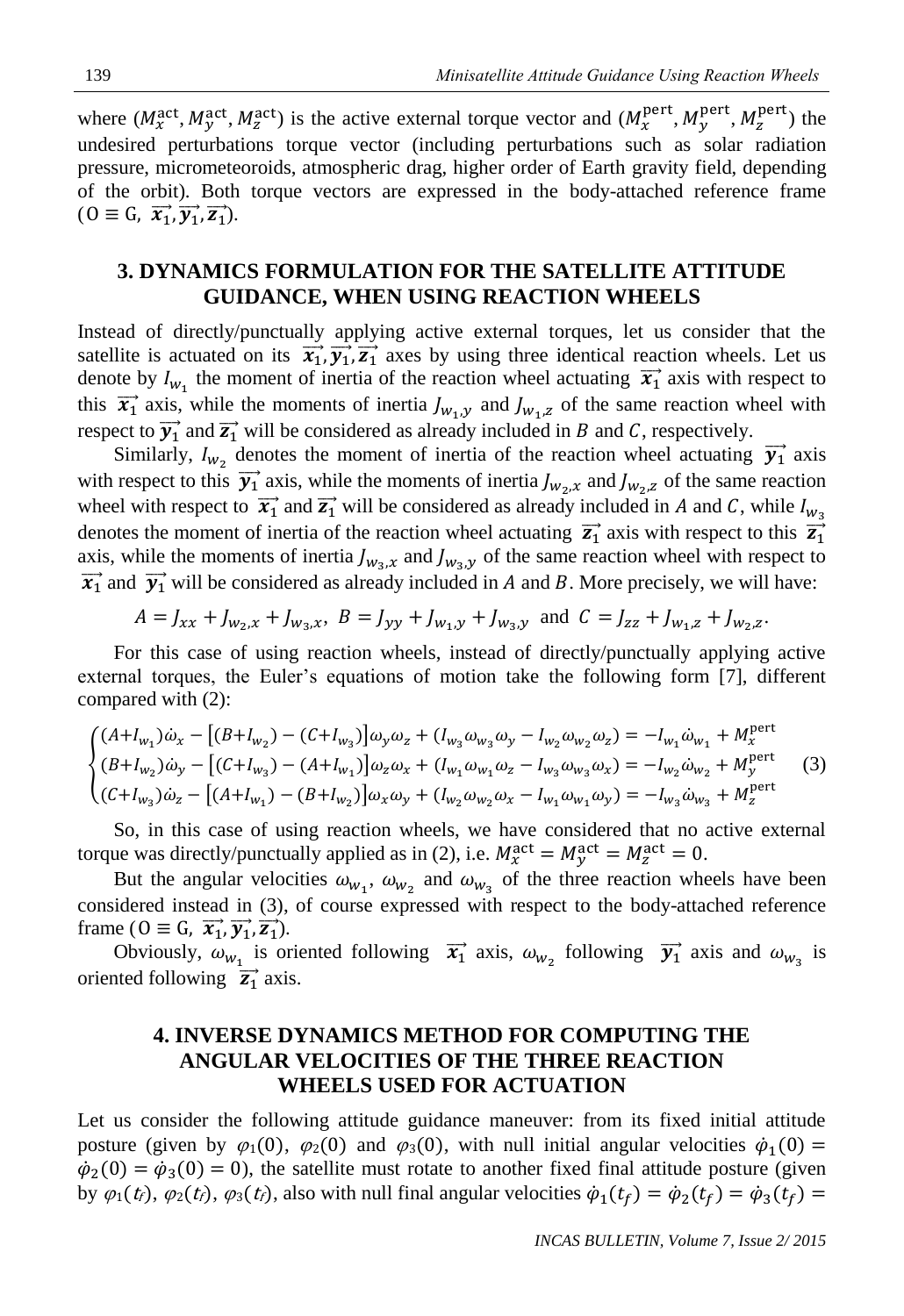0). In order to perform this attitude guidance maneuver, the following simple inverse dynamics method is proposed:

 $\rightarrow$  *Step 1*: The attitude motion to be reproduced is known. Thus, knowing the evolutions of  $\varphi_1$ ,  $\varphi_2$ ,  $\varphi_3$  and of their derivatives during the motion interval [0, t<sub>i</sub>], the components of the angular velocity vector  $\omega_x$ ,  $\omega_y$  and  $\omega_z$  and their derivatives are easily computed from equations (1) (they can be numerically computed by finite differentiation).

The undesired torque  $(M_x^{\text{pert}}, M_y^{\text{pert}}, M_z^{\text{pert}})$  from possible perturbations is also considered as known.

 $\rightarrow$  *Step 2*:  $\bullet$  *Case of active external torques directly/punctually applied*: the active torques necessary to perform the required attitude guidance maneuver can be easily computed from (2), at each moment  $t \in [0,t_f]$ :

$$
\begin{cases}\nM_x^{\text{act}} = A\dot{\omega}_x - (B - C)\omega_y \omega_z - M_x^{\text{pert}} \\
M_y^{\text{act}} = B\dot{\omega}_y - (C - A)\omega_z \omega_x - M_y^{\text{pert}} \\
M_z^{\text{act}} = C\dot{\omega}_z - (A - B)\omega_x \omega_y - M_z^{\text{pert}}\n\end{cases} \tag{4}
$$

• Case of using reaction wheels: the angular velocities  $\omega_{w_1}$ ,  $\omega_{w_2}$  and  $\omega_{w_3}$  of the three reaction wheels used to perform the required attitude guidance maneuver can be computed from (3), at each moment  $t \in [0, t_f]$ , as follows:

$$
\begin{cases}\n\dot{\omega}_{w_1} + \frac{(I_{w_3}\omega_y)\omega_{w_3} - (I_{w_2}\omega_z)\omega_{w_2}}{I_{w_1}} = \frac{(B + I_{w_2}) - (C + I_{w_3})}{I_{w_1}}\omega_y\omega_z - \left(1 + \frac{A}{I_{w_1}}\right)\dot{\omega}_x + \frac{M_x^{\text{pert}}}{I_{w_1}} \\
\dot{\omega}_{w_2} + \frac{(I_{w_1}\omega_z)\omega_{w_1} - (I_{w_3}\omega_x)\omega_{w_3}}{I_{w_2}} = \frac{(C + I_{w_3}) - (A + I_{w_1})}{I_{w_2}}\omega_z\omega_x - \left(1 + \frac{B}{I_{w_2}}\right)\dot{\omega}_y + \frac{M_y^{\text{pert}}}{I_{w_2}} \\
\dot{\omega}_{w_3} + \frac{(I_{w_2}\omega_x)\omega_{w_2} - (I_{w_1}\omega_y)\omega_{w_1}}{I_{w_3}} = \frac{(A + I_{w_1}) - (B + I_{w_2})}{I_{w_3}}\omega_x\omega_y - \left(1 + \frac{C}{I_{w_3}}\right)\dot{\omega}_z + \frac{M_z^{\text{pert}}}{I_{w_3}}\n\end{cases} (5)
$$

If expressions (4) are explicit algebraic equations and the unknown active external torques can be directly computed, for the case of using the reaction wheels equations (5) form a linear differential equations system, which can be easily numerically solved using the classical Runge-Kutta methods, thus obtaining the unknown  $\omega_{w_1}, \omega_{w_2}$  and  $\omega_{w_3}$ .

### **5. NUMERICAL CASE STUDY OF SATELLITE ATTITUDE MOTION MANEUVER, USING THREE IDENTICAL REACTION WHEELS**

The problem is to determine the angular velocities  $\omega_{w_1}$ ,  $\omega_{w_2}$  and  $\omega_{w_3}$  of the three reaction wheels, so that the satellite to perform the motion from the considered fixed initial attitude posture of the satellite to the required fixed final attitude posture.

The considered case study assumes the following simplifications:

• the undesired torque from possible perturbations is considered negligible, i.e.:  $M_{\chi}^{\text{pert}} \cong 0$ ,  $M_{y}^{\text{pert}} \cong 0, M_{z}^{\text{pert}} \cong 0;$ 

 $\bullet$  the three reaction wheels are identical, thus:

$$
I_{w_1} = I_{w_2} = I_{w_3} = I_w.
$$
\n<sup>(6)</sup>

For this particular case with no undesired torque from possible perturbations and with three identical reaction wheels involving (6), the inverse dynamics equations (5) of a satellite actuated by reaction wheels are simplified as follows: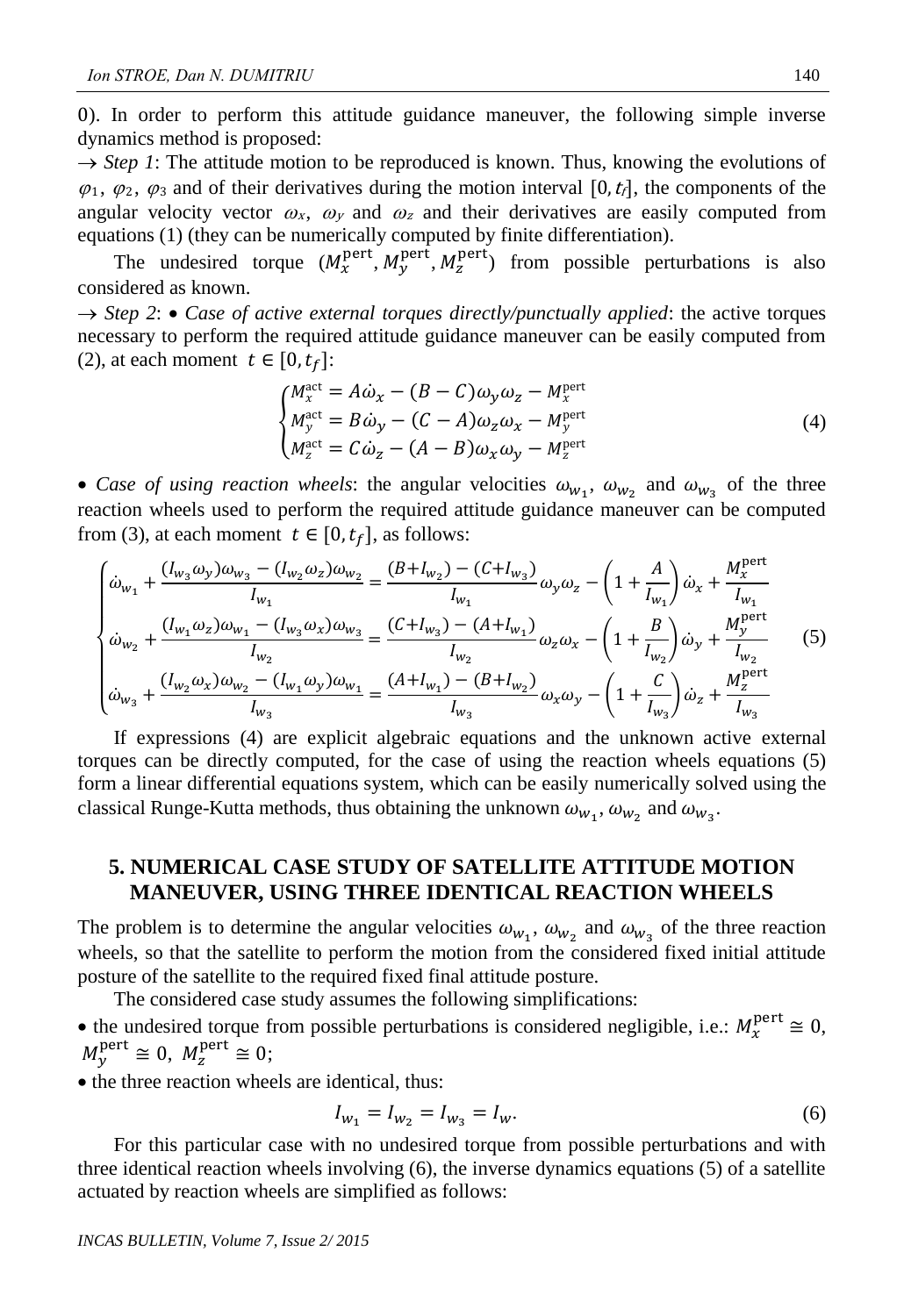$$
\begin{cases}\n\dot{\omega}_{w_1} + (\omega_y \omega_{w_3} - \omega_z \omega_{w_2}) = \frac{1}{I_w} \left[ (B - C) \omega_y \omega_z - (A + I_w) \dot{\omega}_x \right] \\
\dot{\omega}_{w_2} + (\omega_z \omega_{w_1} - \omega_x \omega_{w_3}) = \frac{1}{I_w} \left[ (C - A) \omega_z \omega_x - (B + I_w) \dot{\omega}_y \right] \\
\dot{\omega}_{w_3} + (\omega_x \omega_{w_2} - \omega_y \omega_{w_1}) = \frac{1}{I_w} \left[ (A - B) \omega_x \omega_y - (C + I_w) \dot{\omega}_z \right]\n\end{cases}
$$
\n(7)

or

$$
\begin{cases}\nI_w \big[\dot{\omega}_{w_1} + (\omega_y \omega_{w_3} - \omega_z \omega_{w_2})\big] = (B - C)\omega_y \omega_z - (A + I_w)\dot{\omega}_x \\
I_w \big[\dot{\omega}_{w_2} + (\omega_z \omega_{w_1} - \omega_x \omega_{w_3})\big] = (C - A)\omega_z \omega_x - (B + I_w)\dot{\omega}_y \\
I_w \big[\dot{\omega}_{w_3} + (\omega_x \omega_{w_2} - \omega_y \omega_{w_1})\big] = (A - B)\omega_x \omega_y - (C + I_w)\dot{\omega}_z\n\end{cases}
$$
\n(8)

Besides the above simplifications, the considered case study concerns an axisymmetric minisatellite with 200 kg mass, with the following mass distribution:  $A = B = 50 \text{ kg} \cdot \text{m}^2$ ,  $C = 35 \text{ kg} \cdot \text{m}^2$ , thus  $A = B > C$ .

In what concerns the three reaction wheels, the principal moments of inertia are:  $I_{w_1} = I_{w_2} = I_{w_3} = I_w = 5$  kg⋅m<sup>2</sup>. As already mentioned in §3,  $J_{w_2,x}$  and  $J_{w_3,x}$  are already included in A (being cumulated with  $J_{xx}$ ),  $J_{w_1,y}$  and  $J_{w_3,y}$  are already included in B, while  $J_{w_1, z}$  and  $J_{w_2, z}$  are already included in C.

The requirement is to perform the rotation motion during 100 s, from the fixed initial attitude posture of the axisymmetric minisatellite given by  $\varphi_1(0) = 0$ ,  $\varphi_2(0) = \frac{\pi}{2}$  $\frac{\pi}{3}$  and  $\varphi_3(0) = 0$ , with null initial angular velocities  $\dot{\varphi}_1(0) = \dot{\varphi}_2(0) = \dot{\varphi}_3(0) = 0$ , to the required fixed final attitude posture given by  $\varphi_1(t_f = 100s) = \frac{\pi}{2}$  $\frac{\pi}{2}$ ,  $\varphi_2(100s) = -\frac{\pi}{3}$  $\frac{\pi}{3}$ ,  $\varphi_3(100s) = \frac{\pi}{4}$  $\frac{n}{4}$ also with null final angular velocities  $\dot{\varphi}_1(100s) = \dot{\varphi}_2(100s) = \dot{\varphi}_3(100s) = 0.$ 

More precisely, between 0 to 100 seconds, the evolutions of  $\varphi_1$ ,  $\varphi_2$  and  $\varphi_3$  will be as shown in Figure 1; in fact the evolutions were obtained by uniform acceleration of the angular variables from 0 to 50 sec, followed by uniform deceleration from 50 to 100 sec.

Figure 2 shows the evolutions of the angular velocity components  $\omega_x$ ,  $\omega_y$  and  $\omega_z$ corresponding to the evolutions of  $\varphi_1$ ,  $\varphi_2$  and  $\varphi_3$  angles in Figure 1, where  $\omega_x$ ,  $\omega_y$  and  $\omega_z$ are obtained from equations (1) in *Step 1* of the inverse dynamics method proposed in §4.



Fig.  $1-x-y-z$  sequence of rotations angles  $\varphi_1$ ,  $\varphi_2$ ,  $\varphi_3$  corresponding to the required attitude guidance maneuver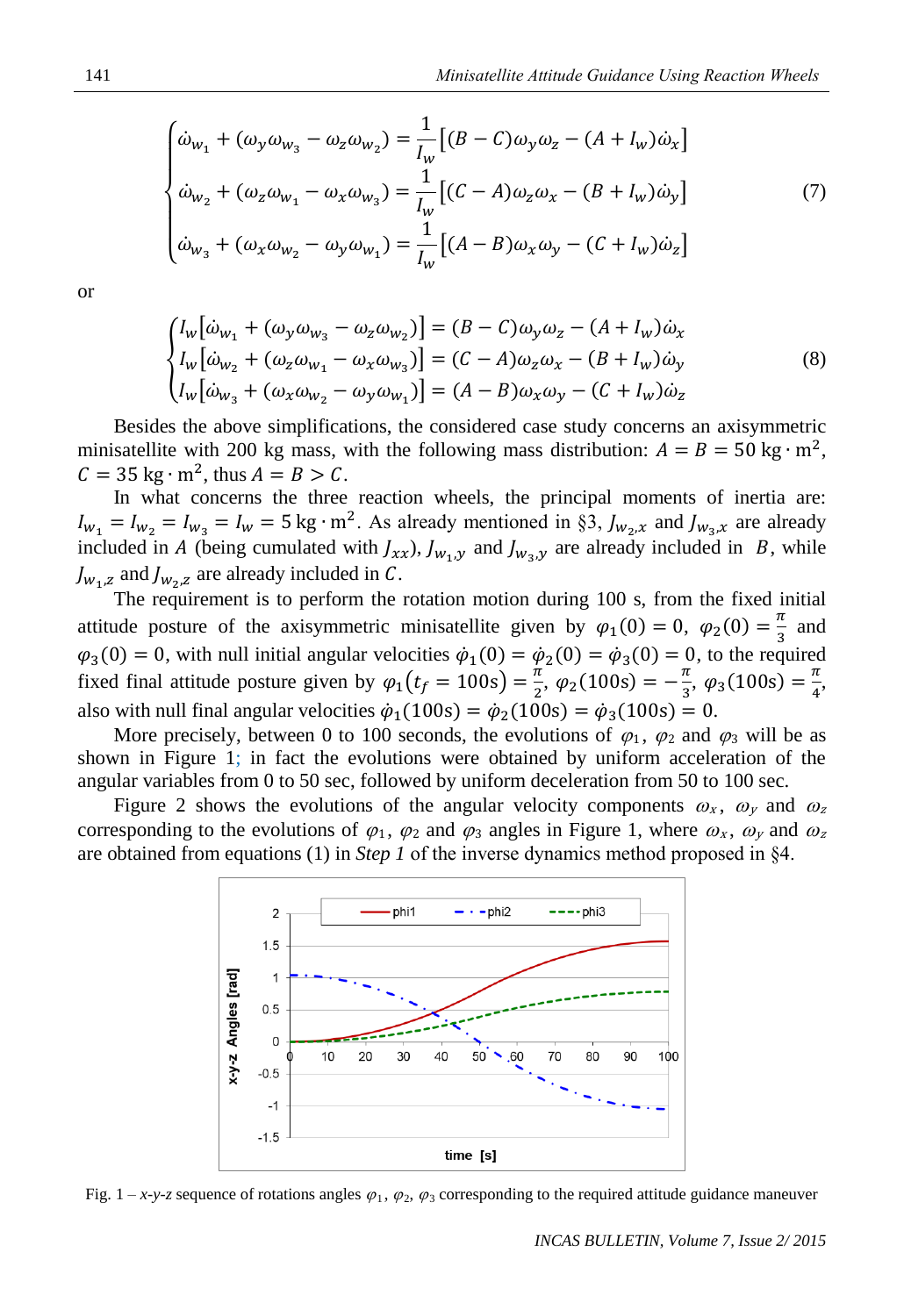

Fig. 2 – Angular velocity evolution for the desired minisatellite rotation motion from Figure 1

By applying *Step 2* of the inverse dynamics method proposed in §4, one obtains:

• Case of using reaction wheels: the angular velocities  $\omega_{w_1}$ ,  $\omega_{w_2}$  and  $\omega_{w_3}$  of the three reaction wheels are computed by numerical integration of (7) using classical Runge-Kutta methods. Figure 3 presents the quantities  $I_w \dot{\omega}_{w_1}$ ,  $I_w \dot{\omega}_{w_2}$  and  $I_w \dot{\omega}_{w_3}$ , i.e., the angular accelerations of the reaction wheels multiplied by their principal moment of inertia  $I_w$ .

 *Case of active external torques directly/punctually applied*: the active external torques  $(M_{\chi}^{\text{act}}, M_{\chi}^{\text{act}}, M_{\chi}^{\text{act}})$ , needed to perform the motion from the considered fixed initial attitude posture of the satellite to the required fixed final attitude posture, are computed directly from the explicit algebraic equations (4).

Figure 3 intends to compare  $I_w \dot{\omega}_{w_1}$  with  $M_{\chi}^{\text{act}}, I_w \dot{\omega}_{w_2}$  with  $M_{\chi}^{\text{act}}$  and  $I_w \dot{\omega}_{w_3}$  with  $M_{\chi}^{\text{act}},$ with the goal of pointing out the differences in terms of motion generation between the case of using reaction wheels and the case of active external torques directly/punctually applied. These differences are shown in Figure 4, where the quantities  $M_x^{\text{act}} - I_w \omega_{w_1}$ ,  $M_y^{\text{act}} - I_w \omega_{w_2}$ and  $M_z^{\text{act}} - I_w \dot{\omega}_{w_3}$  are presented.



Fig. 3 – Angular accelerations of the reaction wheels multiplied by their principal moment of inertia, versus active external torques punctually applied, both computed by inverse dynamics.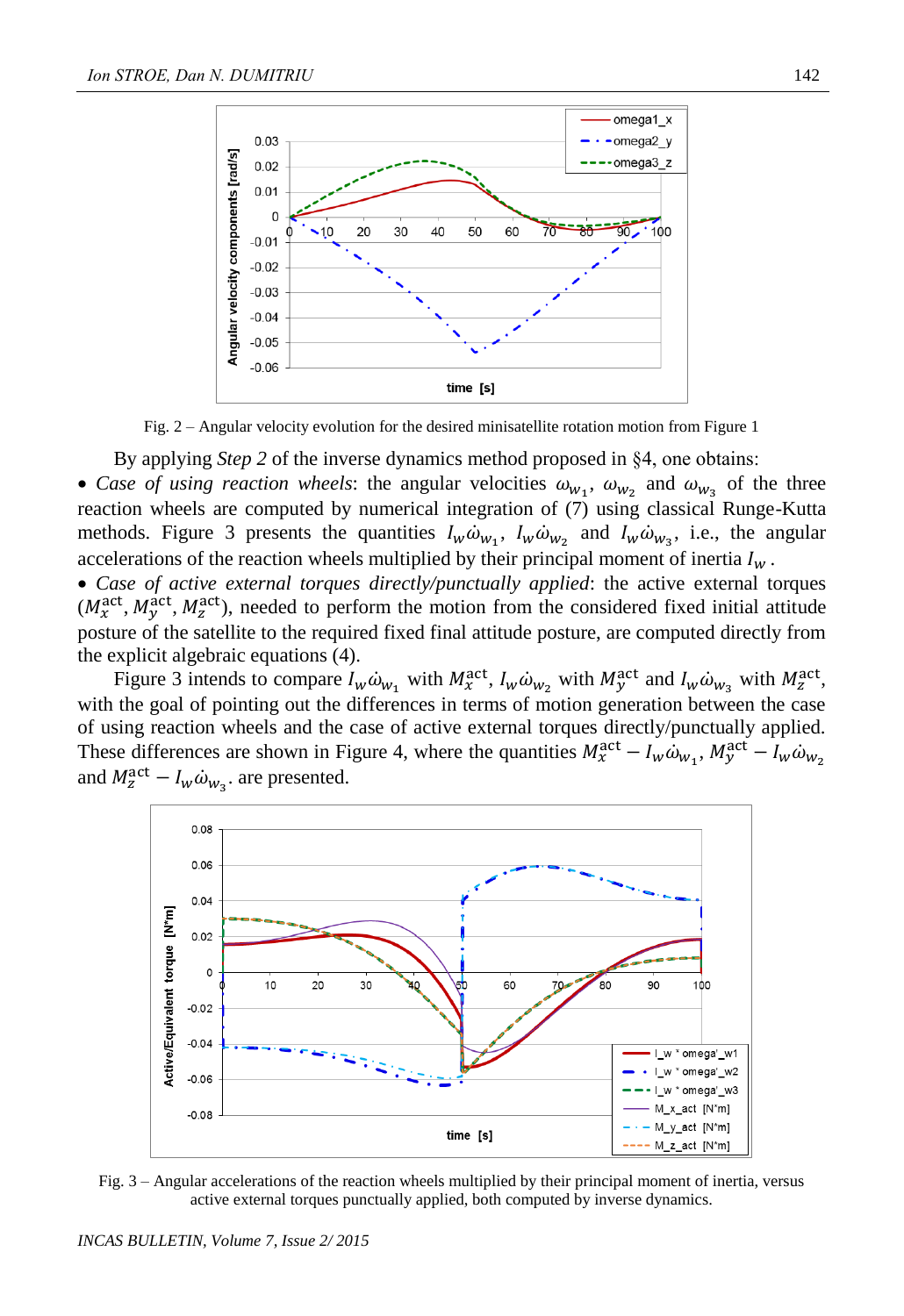

Fig. 4 – The differences  $M_x^{\text{act}} - I_w \dot{\omega}_{w_1}$ ,  $M_y^{\text{act}} - I_w \dot{\omega}_{w_2}$  and  $M_z^{\text{act}} - I_w \dot{\omega}_{w_3}$  between the case of active external torques directly/punctually applied and the case when using reaction wheels.

It was observed that the differences  $M_x^{\text{act}} - I_w \dot{\omega}_{w_1}$ ,  $M_y^{\text{act}} - I_w \dot{\omega}_{w_2}$  and  $M_z^{\text{act}} - I_w \dot{\omega}_{w_3}$  in Figure 4 do not depend on  $I_w$ .

So, if  $I_w$  is either  $1 \text{ kg} \cdot \text{m}^2$  or  $5 \text{ kg} \cdot \text{m}^2$  or  $10 \text{ kg} \cdot \text{m}^2$  or any other value, Figure 3 remains the same.

In fact, the differences shown in the figure are:

$$
\begin{cases}\nM_x^{\text{act}} - I_w \dot{\omega}_{w_1} = I_w (\omega_y \omega_{w_3} - \omega_z \omega_{w_2}) \\
M_y^{\text{act}} - I_w \dot{\omega}_{w_2} = I_w (\omega_z \omega_{w_1} - \omega_x \omega_{w_3}) \\
M_z^{\text{act}} - I_w \dot{\omega}_{w_3} = I_w (\omega_x \omega_{w_2} - \omega_y \omega_{w_1})\n\end{cases} \tag{9}
$$

#### **6. CONCLUSION**

For (mini)satellite attitude guidance maneuver, this paper illustrates the differences between the case when using reaction/momentum wheels and the case of active external torques directly/punctually applied. Both cases are solved numerically by an inverse dynamics method, derived from the direct dynamics equations of rotation motion.

When using three identical reaction wheels, an interesting observation came from the study: in what concerns the quantities  $M_x^{\text{act}} - I_w \dot{\omega}_{w_1}$ ,  $M_y^{\text{act}} - I_w \dot{\omega}_{w_2}$  and  $M_z^{\text{act}} - I_w \dot{\omega}_{w_3}$ , between the active external torques for the case when they are punctually applied and the equivalent torque when using reaction wheels, these differences do not depend on  $I_w$ . So, one can extrapolate and say that the attitude guidance maneuver can be performed as well with "bigger" or with "smaller" reaction wheels.

Of course, if  $I_w$  is small then  $\dot{\omega}_{w_1}$ ,  $\dot{\omega}_{w_2}$  and  $\dot{\omega}_{w_3}$  must increase, while for bigger  $I_w$ then  $\dot{\omega}_{w_1}$ ,  $\dot{\omega}_{w_2}$  and  $\dot{\omega}_{w_3}$  will be smaller. Further work will try to explore this interesting observation.

Another further research direction will concern the attitude dynamics and guidance of (mini)satellites when parameterizing the 3D rotation using quaternions [8],[9].